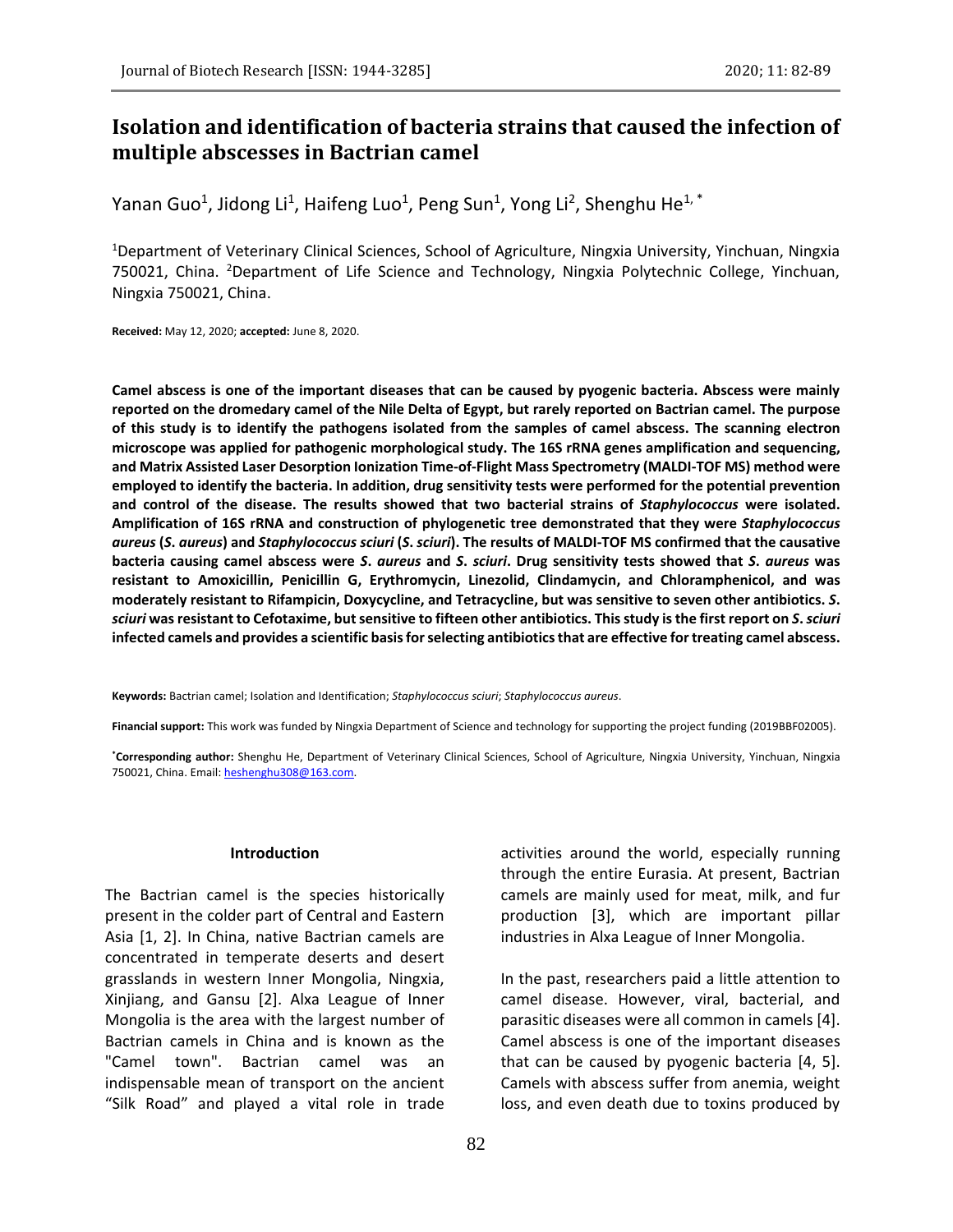pathogenic bacteria [6], which leads to the reduction of reproduction and production efficiency, and therefore, severely affects the output of camel meat and fur [4, 7], causing huge economic losses to the camel industries.

*Staphylococcus aureus* (*S*. *aureus*) is a common and widely distributed bacterium associated with a variety of diseases ranging from skin and soft tissue infections to sepsis and toxic shock [8]. Camels are known to carry *S*. *aureus* that can cause mastitis, abscess, arthritis, and pneumonia. *S*. *aureus* is merging as multiple drug resistant pathogen in camel [9]. Camel abscess caused by *Staphylococcus aureus* was mainly reported on the dromedary camel of the Nile Delta of Egypt [4], but rarely reported on Bactrian camel.

*Staphylococcus sciuri* (*S*. *sciuri*) was first isolated in North Carolina, USA in 1976 [10] and is considered one of the most primitive species of the *Staphylococcus spp*. [11]. *S*. *sciuri* has been isolated from skin and skin structures from a variety of wildlife [12, 13] including marsupials, rodents, carnivores, monkeys, cetaceans, livestock such as cattle, sheep, horses, and dogs [14-19]. It has also been reported that *S*. *sciuri* was associated with various infections in human [12, 20-26]. However, *Staphylococcus sciuri* remains a rarely reported cause of camel infection.

At present, the methods used for microbial identification include identification media, Gram staining, biochemical analysis, 16S rRNA gene amplification and sequencing, *etc*. With the advanced technology, Matrix Assisted Laser Desorption Ionization Time-of-Flight Mass Spectrometry (MALDI-TOF MS) technology has revolutionized the field of microbiological identification [27, 28]. The mechanism of this technology is based on the protein composition and molecular weight of various bacteria. MALDI-TOF MS is used to determine the unique protein fingerprints of various bacteria and compare them with the mass spectra of known bacteria to identify examined bacteria. MALDI-TOF MS is a

fast, sensitive, and accurate method with only one colony required for detection [28].

The objective of this study was to isolate and identify the pathogens from the infected abscess of Bactrian camels and detect the drug sensitivity of each isolated pathogen to provide a scientific basis for prevention and control of the Camel abscess disease.

# **Materials and methods**

# **Sample collection**

The animal tissue samples were collected from one eight years old female Bactrian camel from Jingebi Camel Milk Professional Co. (Yingen Sumu, Zuoqi County, Alxa League, Inner Mongolia Autonomous Region, China) with 15 days of history of multiple abscesses and being diagnosed as abscess disease by a certified veterinary doctor (Figure 1). The skin crusts and hairs in the junction areas between healthy and affected skin of symptomatic animals were collected by using a sterile scalpel blade after atopic cleaning with 70% ethyl alcohol. Sterile swabs were used to collect pus and then being put into sterile sample tubes. All specimens were transported to the Clinical Veterinary Laboratory at School of Agriculture, Ningxia University, within 2–4 hours after collections.



**Figure 1.** The infection of multiple abscesses in Bactrian camel.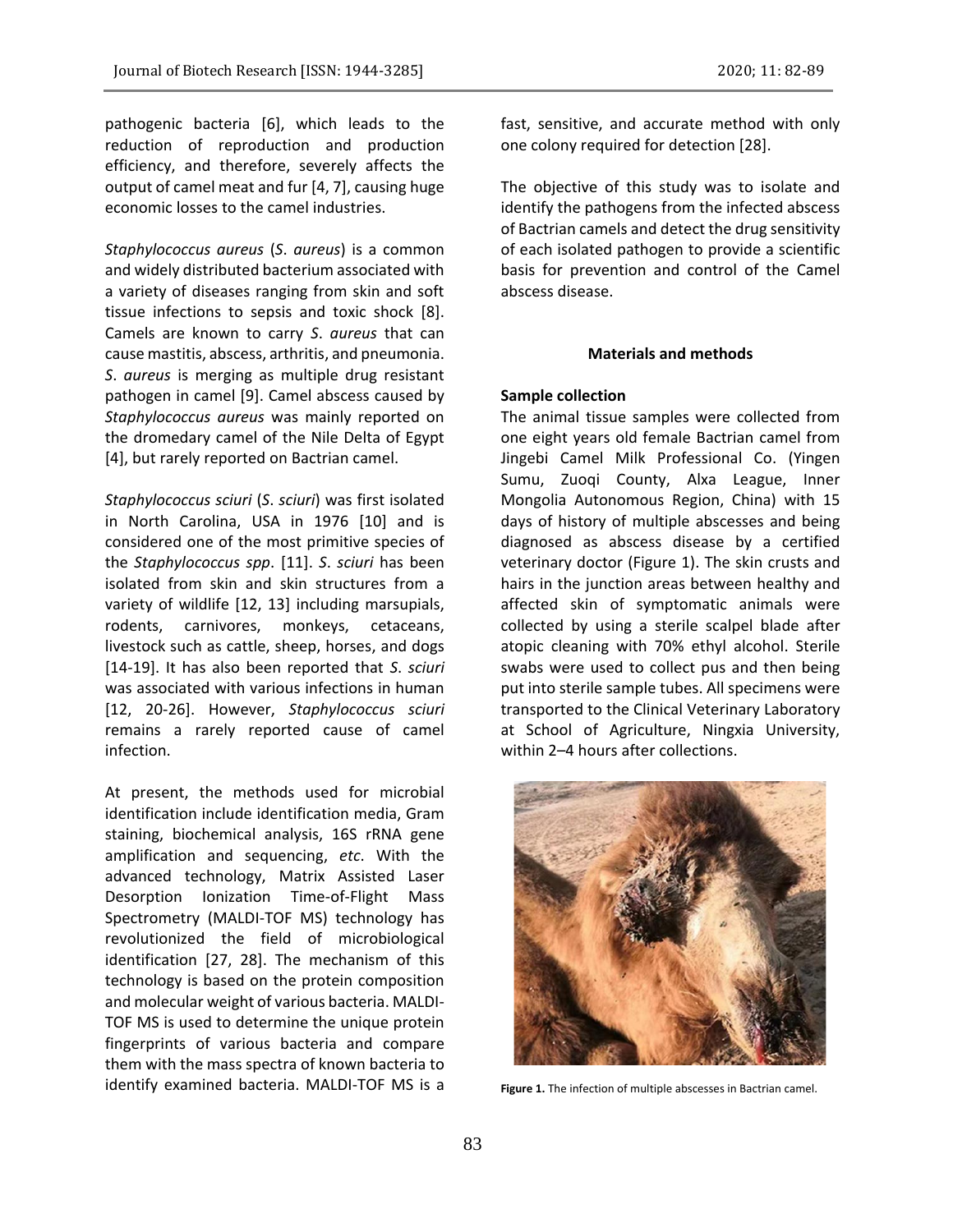Preserved samples in sterile sealed bags were transferred to glass slides. 1 drop of 10% KOH solution was added to soften the dander for 5 minutes. The samples were then observed under an optical microscope [29].

#### **Bacteria isolation and culture**

0.1 ml of pus was inoculated on 5% sheep blood agar plates containing Lab-Lemco Powder 10 g/L, Peptone Neutralised 10.0 g/L, Sodium chloride 5.0 g/L, Agar 15.0 g/L, and Defibrinated Sheep Blood (Oxoid, Basingstoke, Hampshire, UK). The plates were incubated at 37℃ for 24 hours [29]. The isolated bacterial colonies were inoculated into the Tryptic Soy Broth containing Tryptone 17.0 g/L, Soy peptone 3.0 g/L, Sodium chloride 5g/L, K<sub>2</sub>HPO<sub>4</sub> 2.5 g/L, Glucose 2.5 g/L (Oxoid, Basingstoke, Hampshire, UK) according to the colony morphology and were incubated at 37℃, 220 rpm for 12 hours.

# **Scanning electron microscope observation**

The bacterial isolates were observed under Scanning electron microscope. Firstly, 3% glutaraldehyde was added to suspend collected bacterial isolate and stored at 4°C for 10 min. Secondly, the isolates were washed twice with PBS for 5 min each and once with 4%  $(w/v)$ sucrose solution for 5 min. Thirdly, the isolates were passed through a gradual ethanol gradient (30, 50, 70, 80, 90, and 2× 100%, for 10min each) before being critical point dried with carbon dioxide using Critical Point Dryer (EM CPD300) (Leica, Wetzlar, Germany). Specimens were then mounted on aluminium stubs (diameter 12 mm) and coated with 5 nm gold by Auto-fine Coater (JFC-1200 Fine Coater) (JEOL, Tokyo, Japan). Images were obtained by using Inspect S50 Scanning Electron Microscope (FEI, Hillsboro, Oregon, USA) under high vacuum operated at 10- 30 kV.

# **DNA extraction and polymerase chain reaction (PCR)**

Bacterial genomic DNAs were extracted by using TaKaRa MiniBEST Bacteria Genomic DNA Extraction Kit (version 3.0) (Takara, Osaka,

Japan). 16S rRNA gene were amplificated by using TaKaRa 16S rDNA Bacterial Identification PCR kit (Takara, Osaka, Japan) with forward primer of 5'-GAGCGGATAACAATTTCACACAGG-3' and reverse primer of 5'- CGCCAGGGTTTTCCCAGTCACGAC-3'. The PCR reaction mixture was 50 μL including 2 μL of DNA, 25 μL of PCR Premix, 1 μL each of forward and reverse primers, and 21  $\mu$ L of 16S-free H<sub>2</sub>O). The PCR reaction conditions were 94℃ for 5 min followed by 30 cycles of 94℃ for 1 min, 50℃ for 1 min, 72℃ for 1.5 min, and then a final incubation at 72℃ for 5 mins. The PCR products were analyzed by 1% agarose gel electrophoresis, and then, were purified by using TaKaRa MiniBEST Agarose Gel DNA Extraction Kit (version 4.0) (Takara, Osaka, Japan) followed by DNA sequencing.

# **Phylogenetic analysis**

The sequencing results were evaluated to determine the closest relatives by using BLASTn (https://blast.ncbi.nlm.nih.gov). The similarity analysis was performed by using the Sequence Distances method of MegAlign software (DNAStar, Madison, Wisconsin, USA). A phylogenetic analysis of sequences together with sequences of the closest relatives available in the GenBank database was conducted by using the neighbor-joining (NJ) method and Kimura 2 parameter model in the MEGA 6.0 software (DNAStar, Madison, Wisconsin, USA). Bootstrap confidence values (1,000 replications) were given at the respective nodes.

# **MALDI-TOF MS identification**

The bacterial isolates were identified by using Autof MS 1000 (Autobio Diagnostics, Zhengzhou, Henan, China). For Autof MS 1000, the target slide is a metal reusable slide with ninety-six sample sites. The bacterial spots were treated by 1 ml of Autobio sample pretreatment reagent (10 mg/mL of HCCA in acetonitrile and trifluoroacetic acid). Spectra analysis was collected by using software Autof Acquirer (version 1.0.123) and was analyzed by using software Autof Analyaer (version 1.0.50). The interpretation criteria of manufacturer were applied with a score >9.0 for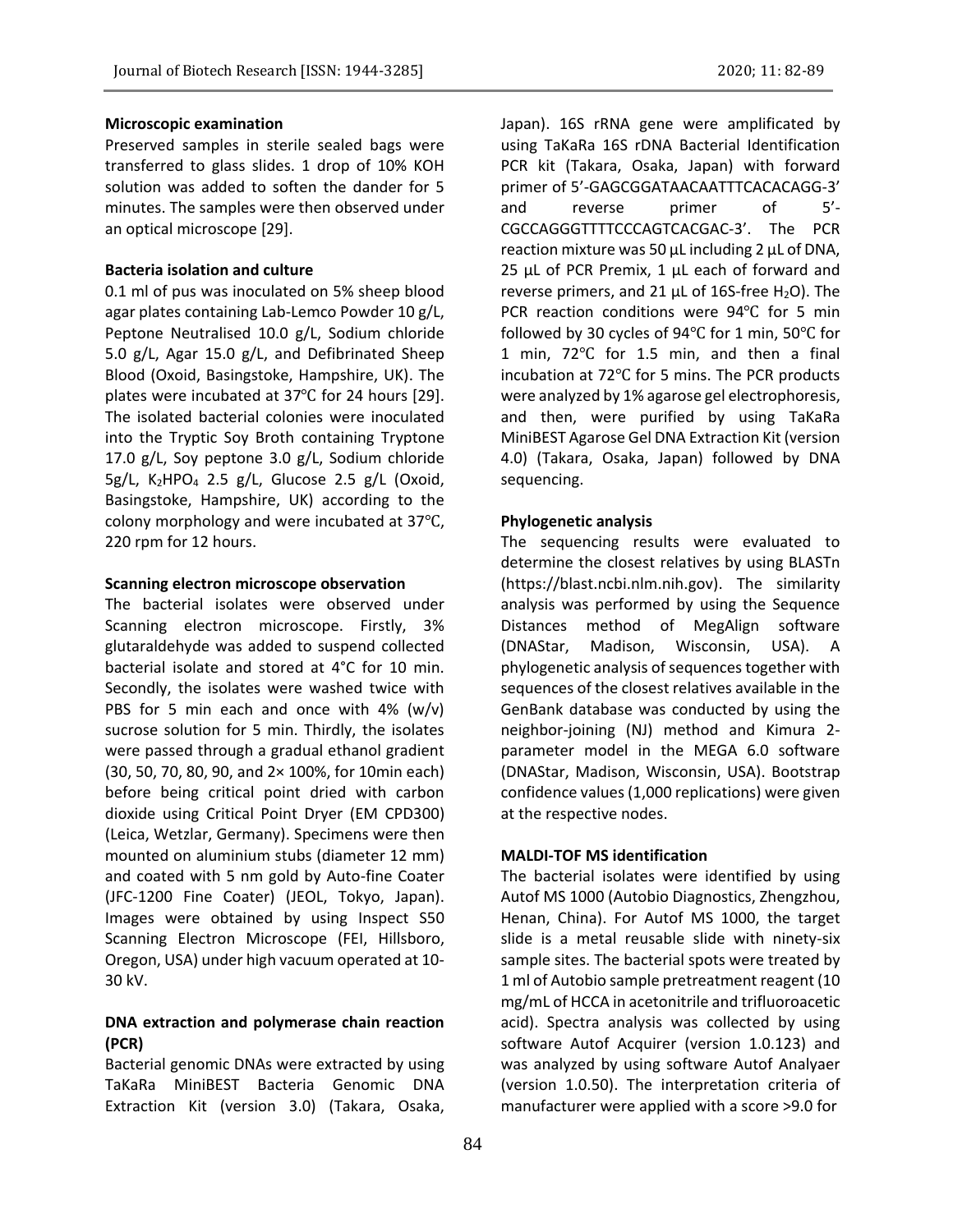| <b>Antibiotic family</b> | <b>Antibiotics</b>                  | <b>Abbreviation</b> | Disc content | $R$ (mm)  | $1$ (mm)  | S(mm)     |
|--------------------------|-------------------------------------|---------------------|--------------|-----------|-----------|-----------|
| β-lactams                | Cefoxitin                           | <b>FOX</b>          | $30\mug$     | ≤24       |           | $\geq$ 25 |
|                          | Amoxicillin                         | <b>AMC</b>          | $30\mug$     | ≤28       |           | $\geq$ 29 |
|                          | Cefotaxime                          | <b>CTX</b>          | $30\mug$     | ≤28       |           | $\geq$ 29 |
|                          | Penicillin G                        | P                   | 10U          | ≤28       |           | $\geq$ 29 |
| Ansacycins               | Rifampicin<br><b>RD</b><br>$5\mu g$ |                     |              | ≤16       | $17 - 19$ | $\geq$ 20 |
| Aminoglycosides          | Kanamycin                           | Κ                   | $30\mug$     | $\leq 13$ | $14 - 17$ | $\geq$ 18 |
|                          | Gentamicin                          | <b>CN</b>           | $10\mug$     | $\leq 12$ | $13 - 14$ | $\geq$ 15 |
| <b>Macrolides</b>        | Erythromycin                        | E                   | $15\mug$     | $\leq 13$ | $14 - 22$ | $\geq$ 23 |
| Oxazolidinones           | Linezolid                           | LZD                 | $30\mug$     | ≤20       |           | $\geq$ 21 |
| Sulfonamides             | Sulphamethoxazole                   | <b>SXT</b>          | $25\mu g$    | $\leq 12$ | $13 - 16$ | $\geq$ 17 |
| Fluoroquinolones         | Ciprofloxacin                       | <b>CIP</b>          | $5\mug$      | $\leq 15$ | $16 - 20$ | $\geq$ 21 |
|                          | Levofloxacin                        | LEV                 | $5\mug$      | $\leq 15$ | 16-18     | $\geq$ 19 |
| Lincosamides             | Clindamycin                         | DA                  | $2\mu$ g     | $\leq 14$ | $15 - 20$ | $\geq$ 21 |
| Phenicols                | Chloramphenicol                     | C                   | $30\mug$     | $\leq 12$ | $13 - 17$ | $\geq$ 18 |
| <b>Tetracyclines</b>     | Doxycycline                         | DO.                 | $30\mug$     | $\leq 12$ | $13 - 15$ | $\geq 16$ |
|                          | Tetracycline                        | TE                  | $30\mug$     | $\leq 14$ | $15 - 18$ | $\geq$ 19 |

**Table 1.** Zone of inhibition diameter interpretive criteria for *Staphylococcus spp*.

**Notes:** R-Resistant; S-Susceptible; I-Intermediate.

species-level identification, a score between 6.0 and 9.0 for genus-level identification, and a score <6.0 for unidentified [27].

#### **Antimicrobial susceptibility testing**

Antimicrobial susceptibilities for *S. aureu* and *S. sciuri* against 16 antimicrobial agents (Oxoid, Basingstoke, Hampshire, UK) were evaluated by applying disc diffusion method on Mueller-Hinton agar (Oxoid, Basingstoke, Hampshire, UK) according to the criteria recommended by the Clinical and Laboratory Standards Institute (CLSI, 2018) who set the testing standards for quality guidelines in medical laboratory around the world. The antimicrobial agents used in this study included Cefoxitin, Amoxicillin, Cefotaxime, Penicillin G, Rifampicin, Kanamycin, Gentamicin, Erythromycin, Linezolid, Sulphamethoxazole, Ciprofloxacin, Levofloxacin, Clindamycin, Chloramphenicol, Doxycycline, and Tetracycline. Three repeats for each bacterial strain had been done for each antibiotic. *Staphylococcus aureus* ATCC25923 and *Staphylococcus sciuri* ATCC29062 (Microbiologics, St. Cloud, Minnesota, USA) were used as the quality control reference strains. The criteria for the interpretation of zone diameter used in this study were described in Table 1.

# **Results and discussion**

# **Bacterial isolation and scanning electron microscope observation**

No fungal spores were observed under a light microscope, which indicated that the abscess disease was not caused by fungi. There were 2 different types of colonies on blood agar medium. One of them showed a gray-white round, neat edge, smooth surface, opaque, and hemolytic colony and was named as LT-1. The other one was a yellow round, neat edge, smooth surface, opaque, and non-hemolytic colony and was named as LT -2. The colony morphology observation under the scanning electron microscope at 40,000× demonstrated that both types of colonies were non-flagellate cocci and were similar to *Staphylococcus* (Figure 2). The results suggested that the abscess was caused by the mixed infection of 2 different types of *Staphylococcus*.

## **PCR results and phylogenetic analysis**

The 16S rRNA gene amplification and sequencing of LT-1 and LT-2 strains generated approximately 550 bp PCR products and sequences. The sequence analysis results using the Sequence Distances method of MegAlign software showed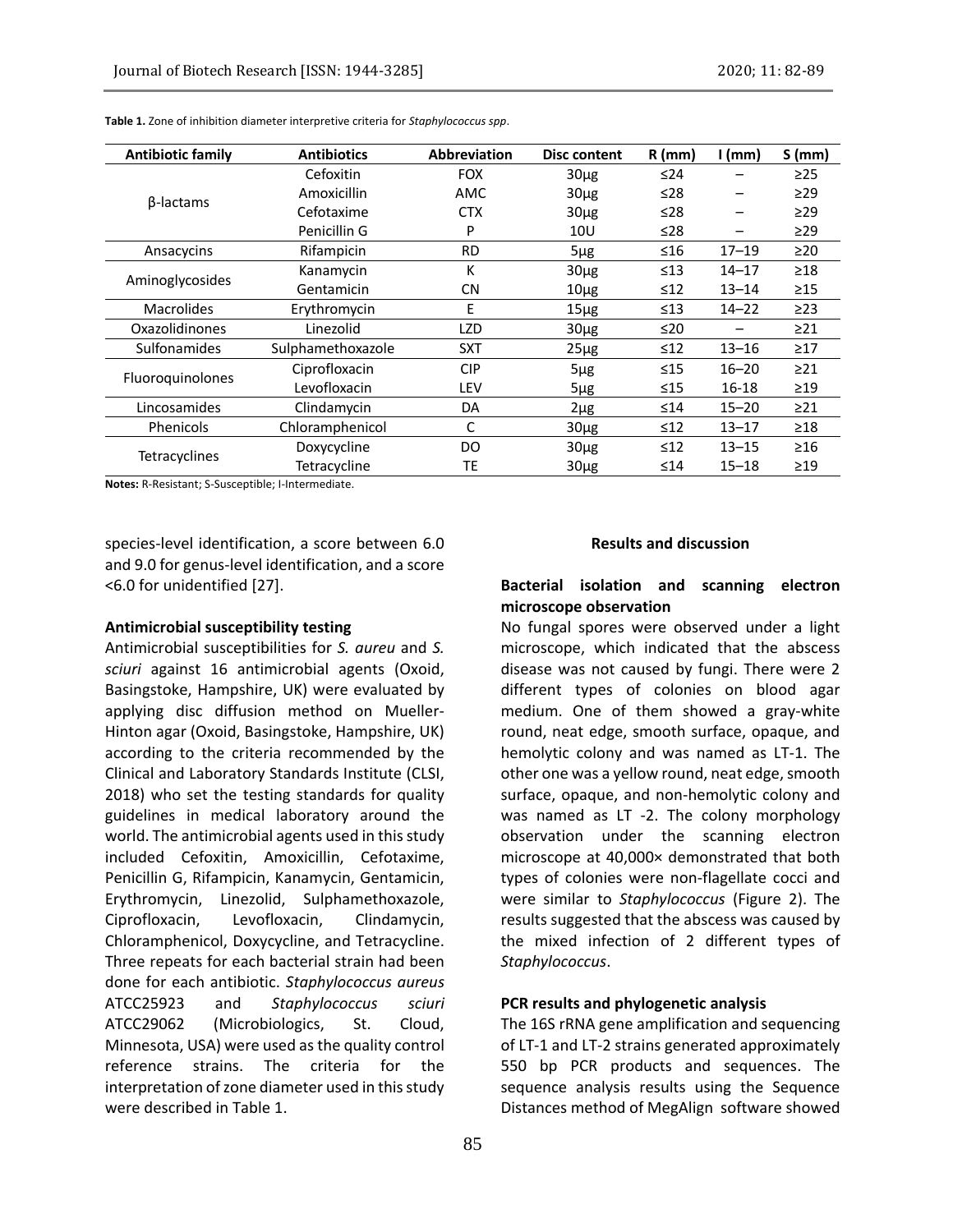

**Figure 2.** Morphological observation of isolated strains. A: LT-1 strain. B: LT-2 strain.



**Figure 3.** Phylogenetic construction of LT-1 and LT-2 using neighbor-joining and Kimura 2-parameter model in the MEGA software. Bootstrap confidence values (1,000 replications) are given at the respective nodes. The scale bar indicates the length representing 0.005 nucleotide substitutions per site.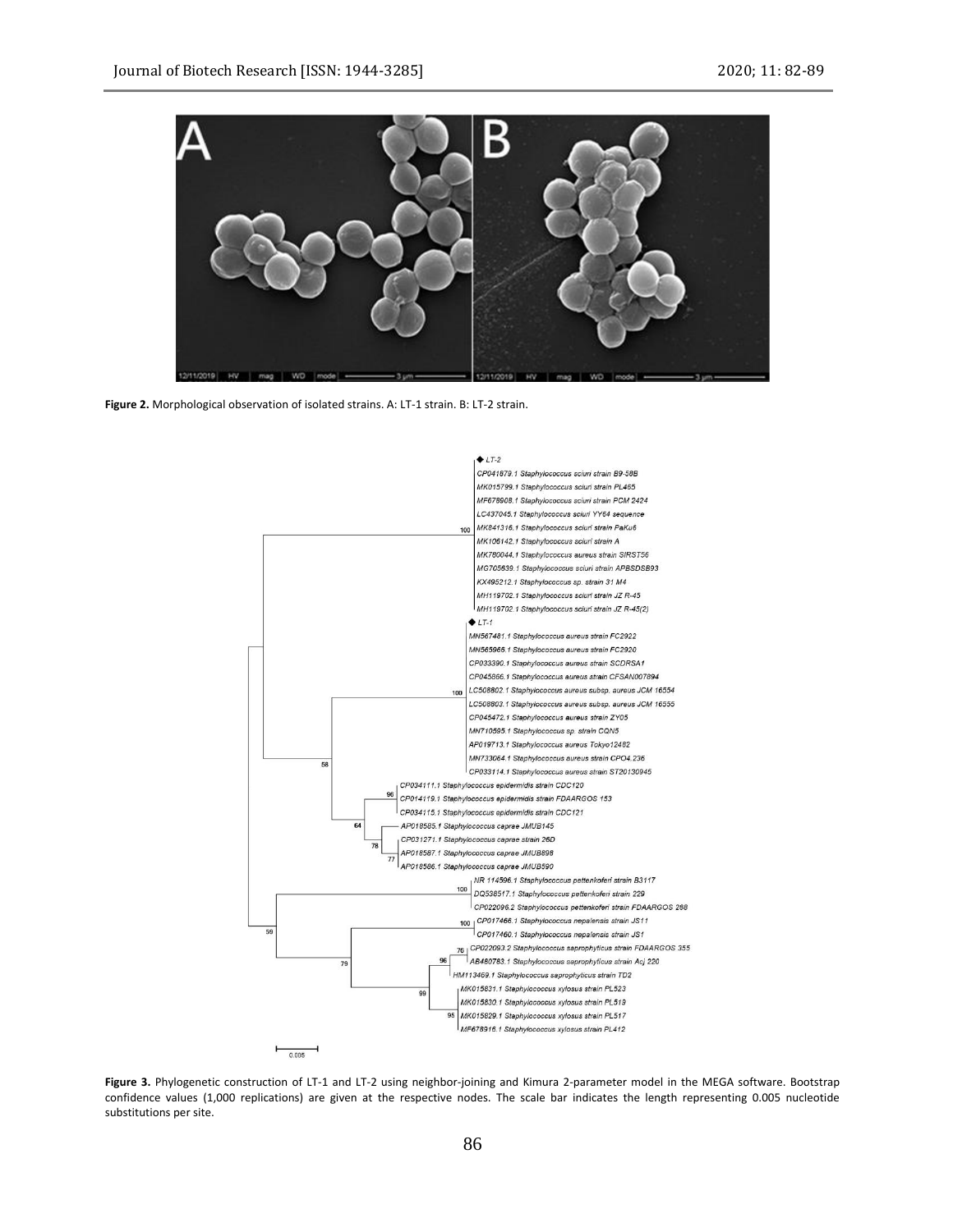| <b>Antibiotic family</b> | <b>Antibiotics</b> | S. aureus (LT-1) | Susceptibility | S. sciuri (LT-2) | Susceptibility |  |
|--------------------------|--------------------|------------------|----------------|------------------|----------------|--|
| β-lactams                | <b>FOX</b>         | 25.33±0.47       |                | 32.00±0.00       |                |  |
|                          | <b>AMC</b>         | 28.67±0.47       | R              | 38.33±0.47       |                |  |
|                          | <b>CTX</b>         | 37.67±0.47       |                | 28.00±0.00       | R              |  |
|                          | P                  | 22.00±0.00       | R              | 32.33±0.47       | S.             |  |
| Ansacycins               | <b>RD</b>          | 19.00±0.00       |                | 34.00±0.00       | S              |  |
| Aminoglycosides          | К                  | 27.00±0.00       | S              | 32.00±0.00       | S              |  |
|                          | CN                 | 27.33±0.47       | S              | 36.00±0.00       | S              |  |
| <b>Macrolides</b>        | E                  | 7.00±0.00        | R              | 33.67±0.47       | S              |  |
| Oxazolidinones           | <b>LZD</b>         | 13.00±0.00       | R              | 34.33±0.47       | S              |  |
| <b>Sulfonamides</b>      | <b>SXT</b>         | 28.67±0.94       | S              | 30.00±1.63       | S.             |  |
| <b>Fluoroguinolones</b>  | <b>CIP</b>         | 41.00±0.82       | S              | 33.67±0.47       | S              |  |
|                          | LEV                | 41.00±0.82       | S              | 32.67±1.25       | S              |  |
| Lincosamides             | DA                 | $7.00 \pm 0.00$  | R              | 24.33±0.47       | S              |  |
| Phenicols                | C                  | 7.00±0.00        | R              | 30.00±0.00       | S              |  |
| Tetracyclines            | DO.                | 12.67±0.94       |                | 29.33±0.47       | S              |  |
|                          | ТE                 | 16.33±0.94       |                | 32.00±0.00       | S              |  |

**Table 2.** Antimicrobial susceptibility results.

that the percentage identities of LT-1 were 100% with *Staphylococcus aureus* and 100% with *Staphylococcus sciuri* for LT-2. The phylogenetic tree was constructed based on the amplification sequences of 2 strains. All sequences were compared to the other *staphylococcus spp*. The phylogenetic tree results showed that LT-1 was on the same branch as *Staphylococcus aureus* and LT-2 was on the same branch as *Staphylococcus sciuri* (Figure 3). These results confirmed that those 2 bacterial strains were *S. aureus* and *S. sciuri*, which showed that camel abscess was a mixed infection of *S. aureus* and *S. sciuri*. *S. sciuri* has long been considered as a nonpathogenic commensal bacterium [14]. However, it has been reported that *S. sciuri* is associate with bovine mastitis [30], canine dermatitis [31], fatal exudative epidermitis in piglets [32], and wound infection of horse [14]. This study suggested that *S. sciuri* can also be colonized in camel and be associated with multiple abscesses in Bactrian camel.

# **MALDI-TOF MS analysis**

Camel abscess disease often has multiple abscesses on affected animals' eyes, cheeks, neck, legs, and hump, which were highly contagious. Camels, especially with eye infections, would die within 10-15 days if not being treated promptly. MALDI-TOF MS technology is currently rarely used in the veterinary field. However, this technology can greatly short the time of diagnosis, and therefore, to promote early treatment of the disease and reduce the mortality. Our results showed that LT-1 was *S. aureus* with a score of 9.704 while LT-2 was *S. sciuri* with a score of 9.618. This result was consistent with the 16S rRNA identification results.

# **Antimicrobial susceptibility analysis**

Both *S. aureus* and *S. sciuri* can cause wound infections and purulent symptoms. Severely infected animals can develop sepsis, which ultimately causes death of animals. Therefore, the drug sensitivity study of infectious bacterial strains is the key to select effective drugs for the treatment of abscess disease, which can provide a scientific basis for treating camel abscess effectively. The results of the drug sensitivity studies of *S. aureus* and *S. sciuri* to 16 antibiotics were shown in Table 2. *S. aureus* was resistant to Amoxicillin, Penicillin G, Erythromycin, Linezolid, Clindamycin, Chloramphenicol; and moderately resistant to Rifampicin, Doxycycline, Tetracycline, while it was sensitive to seven other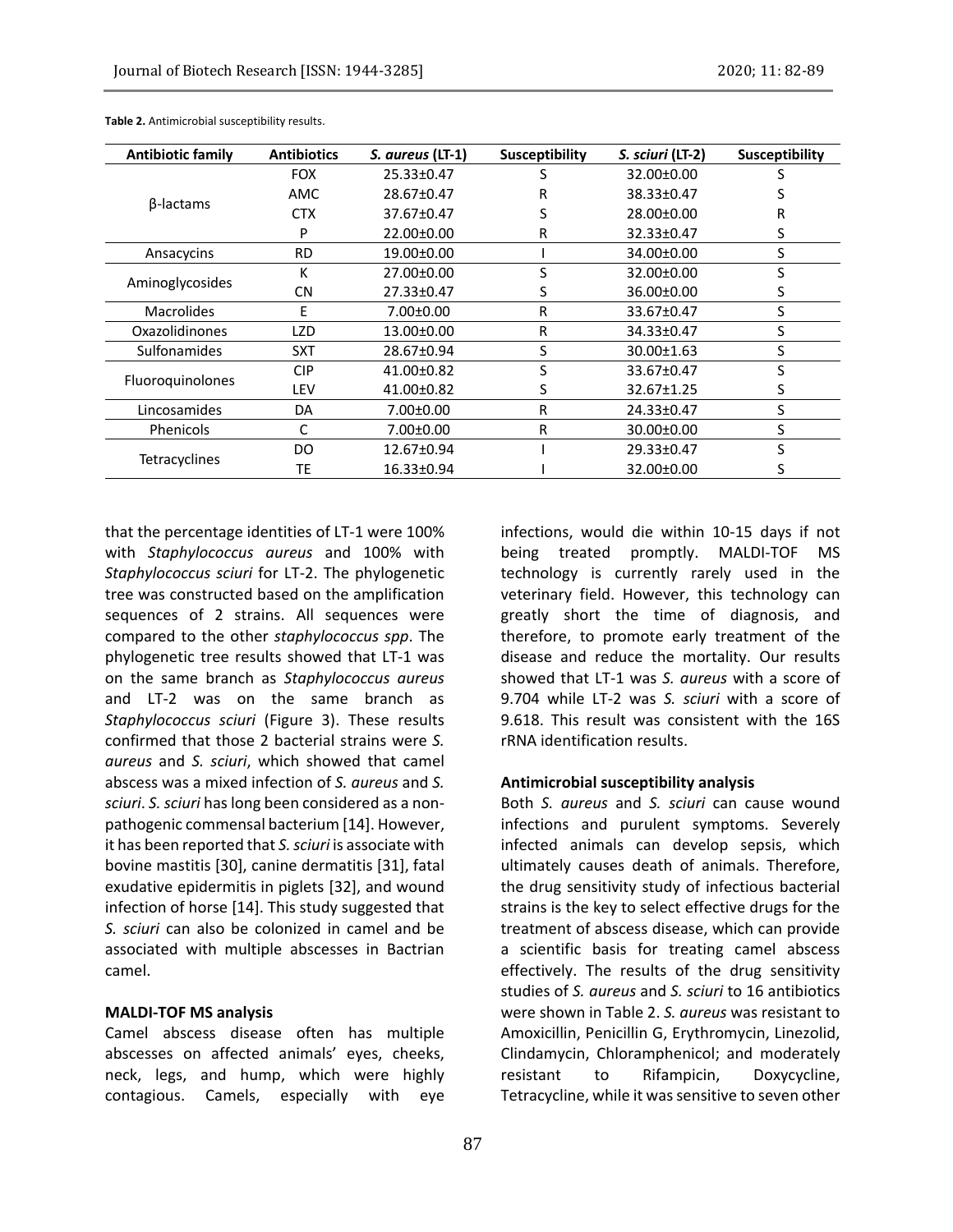antibiotics. These results indicated that *S. aureus* has multiple drug resistance which may be caused by the abuse of antibiotics. *S. sciuri* was resistant to Cefotaxime and sensitive to fifteen other antibiotics. The resistance to Cefotaxime categorized this bacterial strain as methicillinresistant *Staphylococcus*, which demonstrated the resistance to beta-lactam. Our results are in accordance with the results reported by Coimbra *et al*. [25].

## **References**

- 1. Nurseitova M, Konuspayeva G, Jurjanz S. 2014. Comparison of dairy performances between dromedaries, bactrian and crossbred camels in the conditions of South Kazakhstan. Emirates Journal of Food and Agriculture. 26(4):366-370.
- 2. Chen SG, Li J, Zhang F, Xiao B, Hu JM, Cui YQ, Hofreiter M, Hou XD, Sheng GL, Lai XL, Yuan JX. 2019. Different maternal lineages revealed by ancient mitochondrial genome of *Camelus bactrianus* from China. Mitochondrial DNA A DNA Mapp Seq Anal. 30(7):786-793.
- 3. He J, Yi L, Hai L, Ming L, Gao W, Ji R. 2018. Characterizing the bacterial microbiota in different gastrointestinal tract segments of the Bactrian camel. Sci Rep. 8(1):654.
- 4. Fouad EA, Abu Elnaga ASM, Kandil MM. 2019. Antibacterial efficacy of Moringa oleifera leaf extract against pyogenic bacteria isolated from a dromedary camel (*Camelus dromedarius*) abscess. Vet World. 12(6):802-808.
- 5. Wernery U. 2012. Caseous lymphadenitis (Pseudotuberculosis) in camelids. Journal of Camel Practice and Research. 19(1):21- 27.
- 6. Berlin M, Joseph M, Jose S, Raghavan R, Syriac G, Paily N, Wernery U. 2015. Production of a Gaseous Lymphadenitis Vaccine for Dromedaries. Journal of Camel Practice and Research. 22(2):163-168.
- 7. Ranjan R, Vyas S, Kashinath, Sonawane GG, Patil NV. 2018. Lymphadenitis caused by *corynebacterium* pseudotuberculosis in a dromedary (*Camelus dromedarius*) herd. Journal of Camel Practice and Research. 25(1):45-48.
- 8. Monecke S, Ehricht R, Slickers P, Wernery R, Johnson B, Jose S, Wernery U. 2011. Microarray-based genotyping of *Staphylococcus aureus* isolates from camels. Vet Microbiol. 150(3-4):309-314.
- 9. Aqib AI, Anjum AA, Ijaz M, Hussain R, Ahmed R, Farooqi SH, Aslam HB, Hussain K, Mehmood K, Zhang H. 2018. Development and evaluation of vaccine against *Staphylococcus aureus* recovered from naturally occurring mastitis in she-camels. Microb Pathog. 117:341-347.
- 10. Kloos WE, Schleifer KH, Smith RF. 1976. Characterization of *Staphylococcus sciuri* sp.nov. and Its Subspecies. Int J Syst Bacteriol. 26(1):22-37.
- 11. Couto I, Sanches IS, Sa-Leao R, de Lencastre H. 2000. Molecular characterization of *Staphylococcus sciuri* strains isolated from humans. J Clin Microbiol. 38(3):1136-1143.
- 12. Meservey A, Sullivan A, Wu C, Lantos PM. 2020. *Staphylococcus sciuri* peritonitis in a patient on peritoneal dialysis. Zoonoses Public Health. 67(1):93-95.
- 13. Nemeghaire S, Argudin MA, Fessler AT, Hauschild T, Schwarz S, Butaye P. 2014. The ecological importance of the *Staphylococcus sciuri* species group as a reservoir for resistance and virulence genes. Vet Microbiol. 171(3-4):342-356.
- 14. Beims H, Overmann A, Fulde M, Steinert M, Bergmann S. 2016. Isolation of *Staphylococcus sciuri* from horse skin infection. Open Vet J. 6(3):242-246.
- 15. Kloos WE, Zimmerman RJ, Smith RF. 1976. Preliminary studies on the characterization and distribution of *Staphylococcus* and *Micrococcus* species on animal skin. Appl Environ Microbiol. 31(1):53-59.
- 16. Adegoke GO. 1986. Comparative characteristics of *Staphylococcus sciuri*, *Staphylococcus lentus* and *Staphylococcus gallinarum* isolated from healthy and sick hosts. Vet Microbiol. 11(1-2):185-189.
- 17. Kawano J, Shimizu A, Saitoh Y, Yagi M, Saito T, Okamoto R. 1996. Isolation of methicillin-resistant coagulase-negative *staphylococci* from chickens. J Clin Microbiol. 34(9):2072-2077.
- 18. Stepanovic S, Dimitrijevic V, Vukovic D, Dakic I, Savic B, Svabic-Vlahovic M. 2001. *Staphylococcus sciuri* as a part of skin, nasal and oral flora in healthy dogs. Veterinary Microbiology. 82(2):177-185.
- 19. Yasuda R, Kawano J, Matsuo E, Masuda T, Shimizu A, Anzai T, Hashikura S. 2002. Distribution of mecA-harboring *staphylococci* in healthy mares. Journal of Veterinary Medical Science. 64(9):821-827.
- 20. Hedin G, Widerstrom M. 1998. Endocarditis due to *Staphylococcus sciuri*. European Journal of Clinical Microbiology and Infectious Diseases. 17(9):673-675.
- 21. Kocoglu E, Karabay O. 2006. Catheter associated *Staphylococcus sciuri* sepsis in a patient with acute myeloid leukemia. Mikrobiyol Bul. 40(4):397-400.
- 22. Stepanovic S, Jezek P, Vukovic D, Dakic I, Petras P. 2003. Isolation of members of the *Staphylococcus sciuri* group from urine and their relationship to urinary tract infections. Journal of Clinical Microbiology. 41(11):5262-5264.
- 23. Benz MS, Scott IU, Flynn HW, Jr., Unonius N, Miller D. 2004. Endophthalmitis isolates and antibiotic sensitivities: a 6-year review of culture-proven cases. Am J Ophthalmol. 137(1):38-42.
- 24. Stepanovic S, Jezek P, Dakic I, Vukovic D, Seifert L. 2005. *Staphylococcus sciuri*: an unusual cause of pelvic inflammatory disease. Int J STD AIDS. 16(6):452-453.
- 25. Coimbra DG, Almeida AG, Junior JB, da Silva LA, Pimentel BJ, Gitai DL, Moreira LS, Silva-Filho EA, de Andrade TG. 2011. Wound infection by multiresistant *Staphylococcus sciuri* identified by molecular methods. New Microbiol. 34(4):425- 427.
- 26. Stepanovic S, Dakic I, Djukic S, Lozuk B, Svabic-Vlahovic M. 2002. Surgical wound infection associated with *Staphylococcus sciuri*. Scand J Infect Dis. 34(9):685-686.